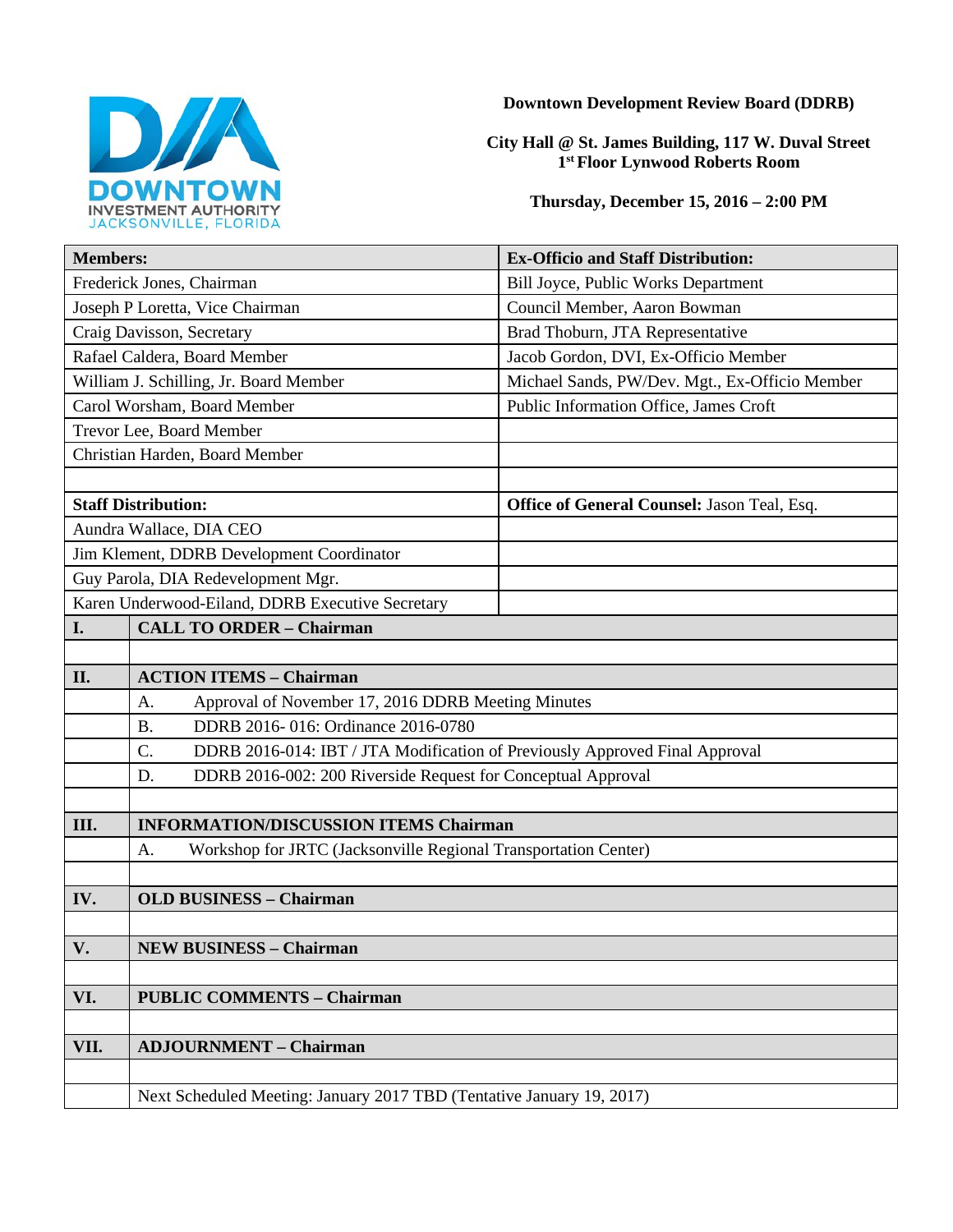

**Downtown Development Review Board (DDRB)**

**City Hall at St. James, 117 W. Duval Street Lynwood Roberts Room, 1st Floor**

*Thursday, December 15, 2016 - 2:00 p.m.*

# *MEETING* **MINUTES**

**Board Members Present:** F. Jones, Chair; R. Caldera, C. Davisson; C. Harden; and B. Schilling

**Board Members Not Present:** T. Lee, J. Loretta, Vice Chair and C. Worsham

**DIA Chairman Present:** None

**DIA Staff Present:** Guy Parola, Redevelopment Manger; Jim Klement, Development Coordinator and Karen Eiland

**Representing Office of City Council:** Aaron Bowman

**Representing Office of the Mayor:** Dr. Johnny Gaffney

**Representing Office of General Counsel:** Jason Teal

## **I. CALL TO ORDER**

#### **Meeting Convened: 2:00 p.m.**

Chairman Jones convened the meeting and the attendees identified themselves for the record.

Chairman Jones asked anyone wishing to speak on a particular project to complete a public speaker card and give to Karen. He also reminded Board Members to disclose if they had any ex-parte communication with any of the applicants presenting projects today or conflicts of interest prior to the item being addressed by the Board.

## **II. ACTION ITEMS**

## **A. APPROVAL OF THE NOVEMBER 17, 2016 DDRB MEETING MINUTES**

**A MOTION WAS MADE BY BOARD MEMBER SCHILLING AND SECONDED BY BOARD MEMBER DAVISSON APPROVING THE NOVEMBER 17, 2016 DDRB MEETING MINUTES.** 

#### **THE MOTION PASSED UNANIMOUSLY 5-0**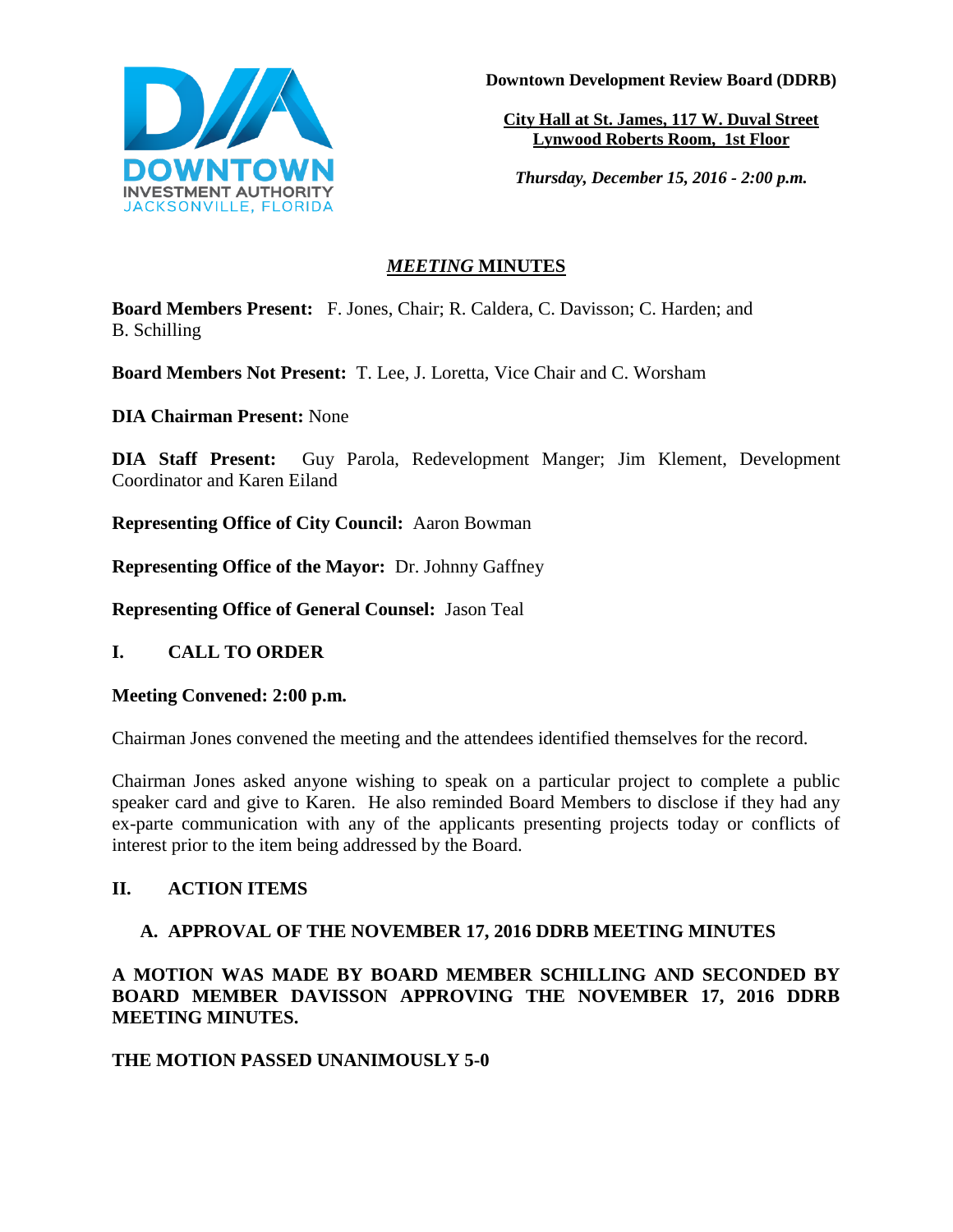#### **B. DDRB APPLICATION 2016-016: ORDINANCE 2016-0780**

Guy Parola reviewed the report and provided a brief summary of the Planning and Development Department for Application for rezoning Ordinance 2016-780 dated December 15, 2016. Application for Rezoning Ordinance 2016-0780 requests rezoning of 2.02 acres from Planned Unit Development (PUD) to Commercial Central Business District (CCBD) zoning district. Guy Parola stated that the project is a blighting influence on the riverfront.

Randy Burney, representing Indy Hotels LLC Choate's registered agent on the project stated that the project is in the due diligence process with the possibility of hotel development, condominiums, offices or retail space. Rod Harner, Project Manager at JDavis Architects was also present.

The floor was opened for public comments.

#### Public Comments

Donna Skinner inquired about the PUD. She asked if it was possible that a special exception could be made for the Hotel/Condo to be next door to the plaza so that it would be a PUD special exception or variance. Guy Parola responded that the DIA discourages the abundance of PUD's allowed downtown because it may keep the building tied up for a long period of time. Jim Klement concurred.

The floor was closed for public comments.

Council Member Aaron Bowman inquired if the existing structure would have to come down or was it a chance of using what was already there. Mr. Burney responded that it was likely that they will use what was already there.

Comments from the Board Members:

### **A MOTION WAS MADE BY BOARD MEMBER B. SCHILLING AND SECONDED BY BOARD MEMBER C. DAVISSON APPROVING THE RECOMMENDATION OF THE PLANNING AND DEVELOPMENT DEPARTMENT APPLICATION FOR REZONING ORDINANCE 2016-780.**

#### **THE MOTION PASSED UNAMIOUSLY 5-0-0.**

### **C. DDRB 2016-014, IBT/JTA MODIFICATION OF PREVIOUSLY APPROVED FINAL APPROVAL**

Mr. Klement reviewed the project report dated December 15, 2016. The DDRB is seeking final approval of modifications to the DDRB Final Approval of November 17, 2016 presentation for the proposed Jacksonville Regional Transportation Center-Intercity Bus Terminal.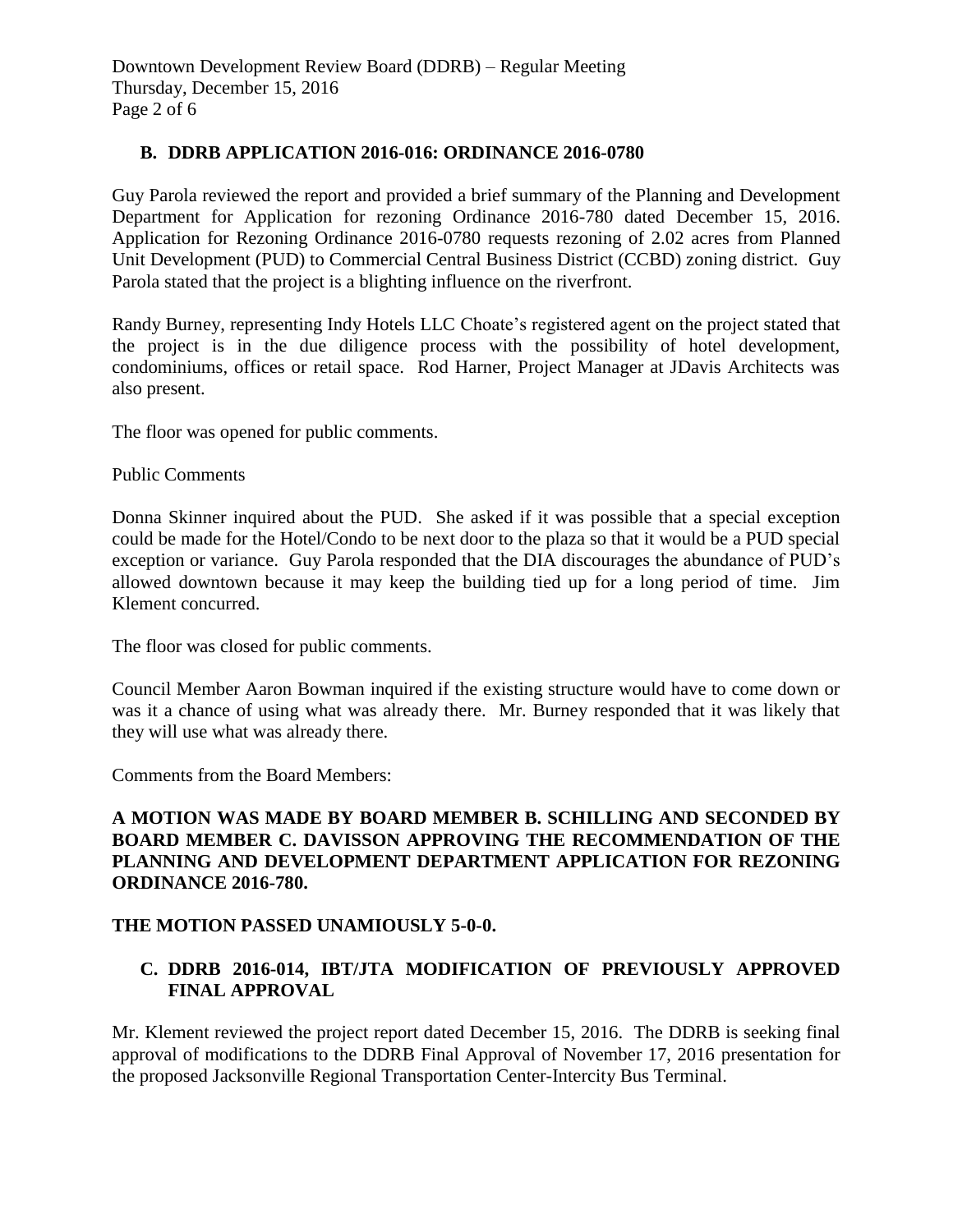Downtown Development Review Board (DDRB) – Regular Meeting Thursday, December 15, 2016 Page 3 of 6

The applicant is requesting modifications for the corner of the building at Stuart and Forsyth Street, the western building façade, and the Bus parking screening and buffering.

Brad Rhodes, Project Architect provided a presentation.

The floor was opened for public comments and closed due to no public comments.

The Board made relevant comments.

**A MOTION WAS MADE BY C. DAVISSON AND SECONDED BY B. SCHILLING FOR THE REQUEST FOR MODIFICATION TO FINAL REVIEW OF DDRB APPLICATION 2016-014 JACKSONVILLE REGIONAL TRANSPORTATION CENTER INTERCITY BUS TERMINAL (GREYHOUND STATION):**

**The DDRB took final action to approve your request for modifications to the previously approved final plan allowing the following:**

- **1. The DDRB approved plan to allow the screen wall around the Bus Parking to be replaced with vegetative buffer.**
- **2. The DDRB approved plan to allow alterations to the stair and ramping to the pedestrian bridge and main entrance.**
- **3. The DDRB approved plan to allow replacing the full-height glazing with colorful metal panel system on portions of the Forsyth and west building façade.**

## **THE MOTION PASSED UNANIMOUSLY 5-0-0**

## **D. DDRB APPLICATION 2016-002 – 200 RIVERSIDE REQUEST FOR CONCEPTUAL APPROVAL**

Chairman Jones noted that Board Members Davisson and Harden recused themselves from any action on the Conceptual approval.

Jim Klement provided an overview of the report dated December 15, 2016. The DDRB is seeking a revised conceptual approval for the proposed residential and retail mixed use project at 200 Riverside Avenue. The development previously received conceptual approval at the February 18, 2016 DDRB Meeting. The developer has revised the project to address changing market and site development issues to a 10 story construction with approximately 14,000 square feet of retail on the first floor facing Riverside Avenue and Jackson Street versus the previous conceptual plan showing a 7 story project with approximately 17,000 square feet.

Keith Goldfaden, the applicant provided a presentation to the Board. Rod Harner, JDavis Architect was also present to answer any questions.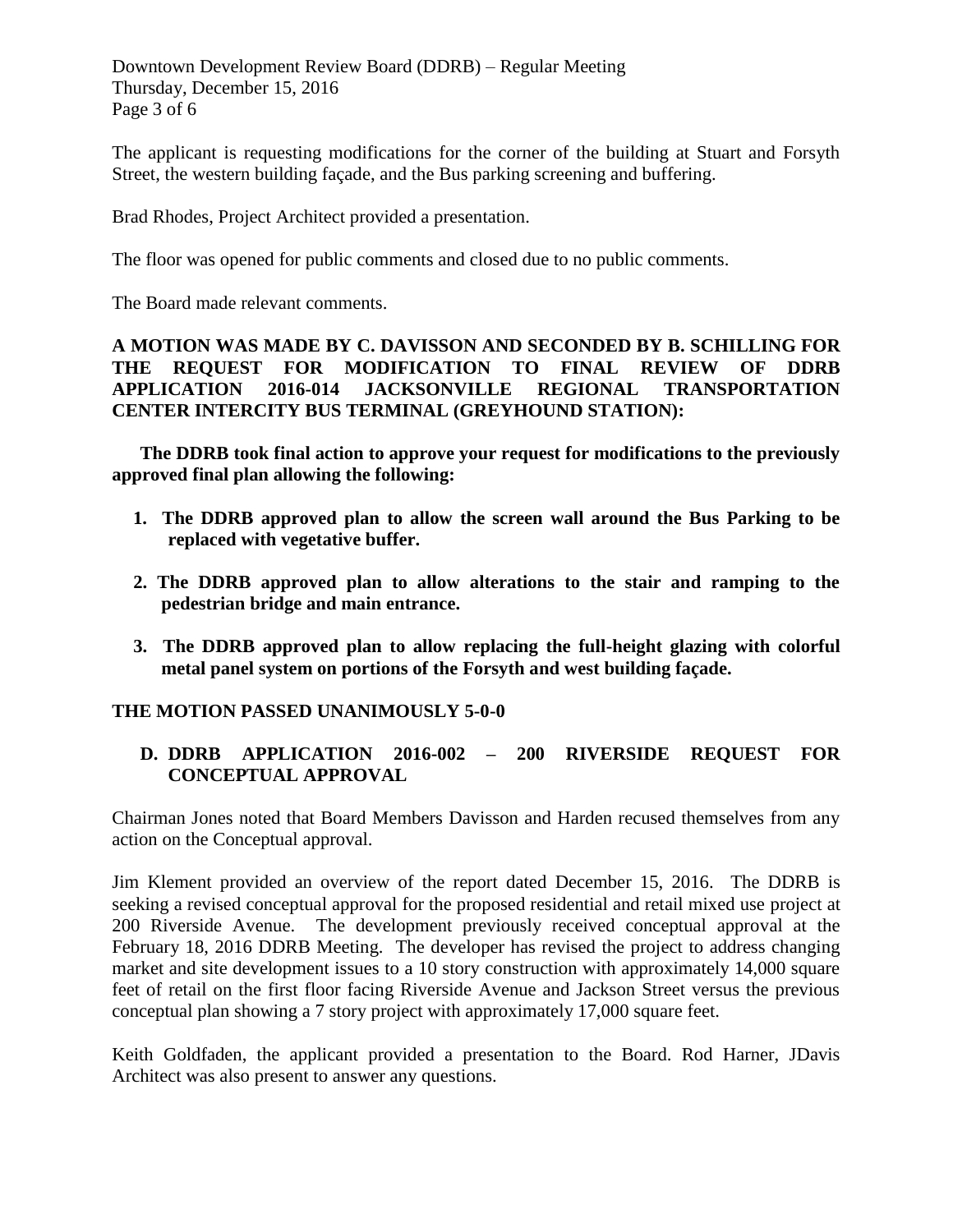Downtown Development Review Board (DDRB) – Regular Meeting Thursday, December 15, 2016 Page 4 of 6

Council Member Bowman mentioned an article in the newspaper regarding the ratios of parking starting to decrease. He asked if the applicants were seeing that happen with the structures that they were building and asked if they needed all of the parking spots 10 years from now.

Rod Harner responded that fewer parking spaces are needed per unit per bedroom in the future and was significant in an urban environment.

Jim Klement stated that the applicant requested to reduce the parking.

Dr. Gaffney commented that this was a nice project.

The Board made relevant comments.

- Questions arose about how resident access in and out of the buildings by foot.
- Access circulation in the parking garage where there is someone to pull over to drop something off or pick someone up. The applicant pointed out entrances on each street facing Jackson and Magnolia.
- Very nice conceptual project and looks like two different buildings.
- Pedestrian entrance and streetscape
- Garage treatment needs to be addressed.

### **A MOTION WAS MADE BY BOARD MEMBER CALDERA AND SECONDED BY BOARD MEMBER SCHILLING FOR CONCEPTUAL APPROVAL OF DDRB APPLICATION 2016-002 FOR 200 RIVERSIDE MIXED USE PROJECT, 200 RIVERSIDE AVENUE (REVISED).**

**The DDRB approved the request for Conceptual approval with included the following conditions:**

- **1. The developer shall receive deviation from Sec.656.361.14 – River Views and Height of Buildings and Structures to exceed the 45 foot and 60 foot building height limitation as set per the underlying zoning districts, prior to Final Approval from the DDRB.**
- **2. The developer shall receive a deviation from Sec.656.361.1.-Off-Street Parking Overlay to reduce the required parking from the required 555 vehicle parking spaces to provide 450 vehicle parking spaces, prior to Final Approval from the DDRB.**
- **3. The developer shall receive a deviation from Sec. 656.361.20. – Streetscape Design Standards to provide an alternative streetscape design on Riverside Avenue and Jackson Street and Magnolia Street prior provide additional drawings and specifications clarifying compliance and improvements to Streetscapes prior to Final Approval from the DDRB.**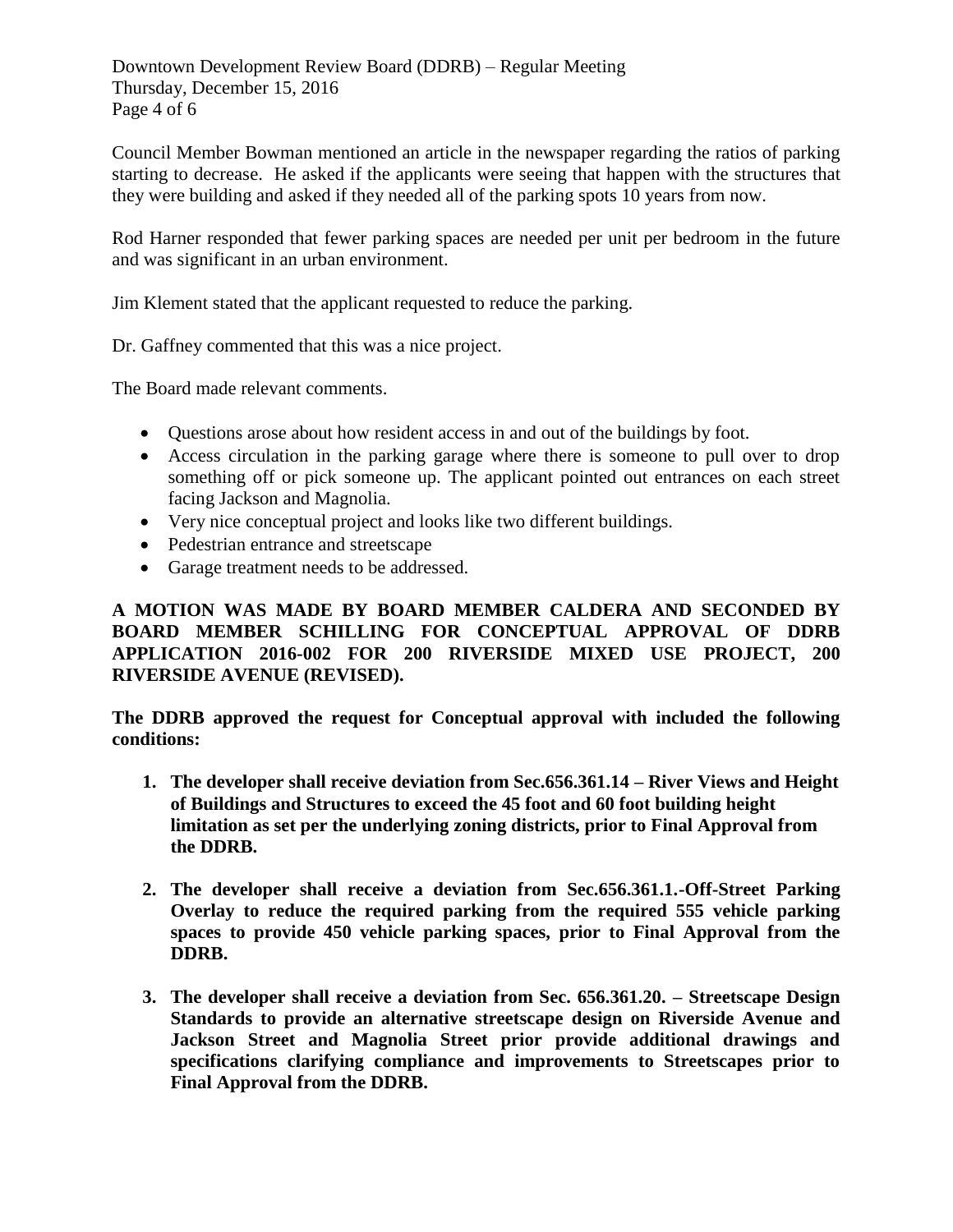Downtown Development Review Board (DDRB) – Regular Meeting Thursday, December 15, 2016 Page 5 of 6

#### **The DDRB granted conceptual approval.**

#### **THE MOTION PASSED 3-0-2 (DAVISSON AND HARDEN RECUSED)**

#### **III. INFORMATION DISCUSSION ITEMS**

A. Workshop for JRTC (Jacksonville Regional Transportation Center)

David Tudryn, Michael Baker International Director of Rail+Transit Architecture provided a presentation. A workshop was presented in August 2016. The applicant is requesting modifications to address the corner of the building at Stuart and Forsyth, the western building façade, and the Bus parking screening and buffering.

The Board provided relevant comments:

- Facility revolves around the Skyway existing structure. Mr. Tudryn stated the structure of the existing skyway will not change.
- Does the second level cross into Greyhound? Mr. Tudryn responded that the primary function is to give the ability for people to access all of the different modes of transportation without crossing a lane of transportation.
- Highly under developed
- Flat roof

Guy Parola stated that DIA is negotiating with a firm that JTA, DIA and the City will be contracting with to review the project entirely for a broader look.

## **IV. OLD BUSINESS**

None

#### **V. NEW BUSINESS**

Board Member Caldera reported concerns regarding Board Member attendance for a quorum. Chairman Jones concurred and noted that due to the holiday season, some members may be traveling.

#### **VI. PUBLIC COMMENTS**

James Thompson commented about the JRTC project

CEO Wallace thanked the DDRB Board Members for their hard work this year. The DDRB has done a tremendous job with interpreting guidelines and providing the best design products for development of Downtown Jacksonville.

Board Member Schilling suggested moving meeting dates for year 2017 for greater participation due to other Planning and Zoning meetings. He stated that he will not be able to attend the joint workshop on December  $19<sup>th</sup>$  at 6:00 p.m. Guy Parola responded that the consultant was trying to get the project done as quickly as possible and there is no formal action either by DIA or DDRB.